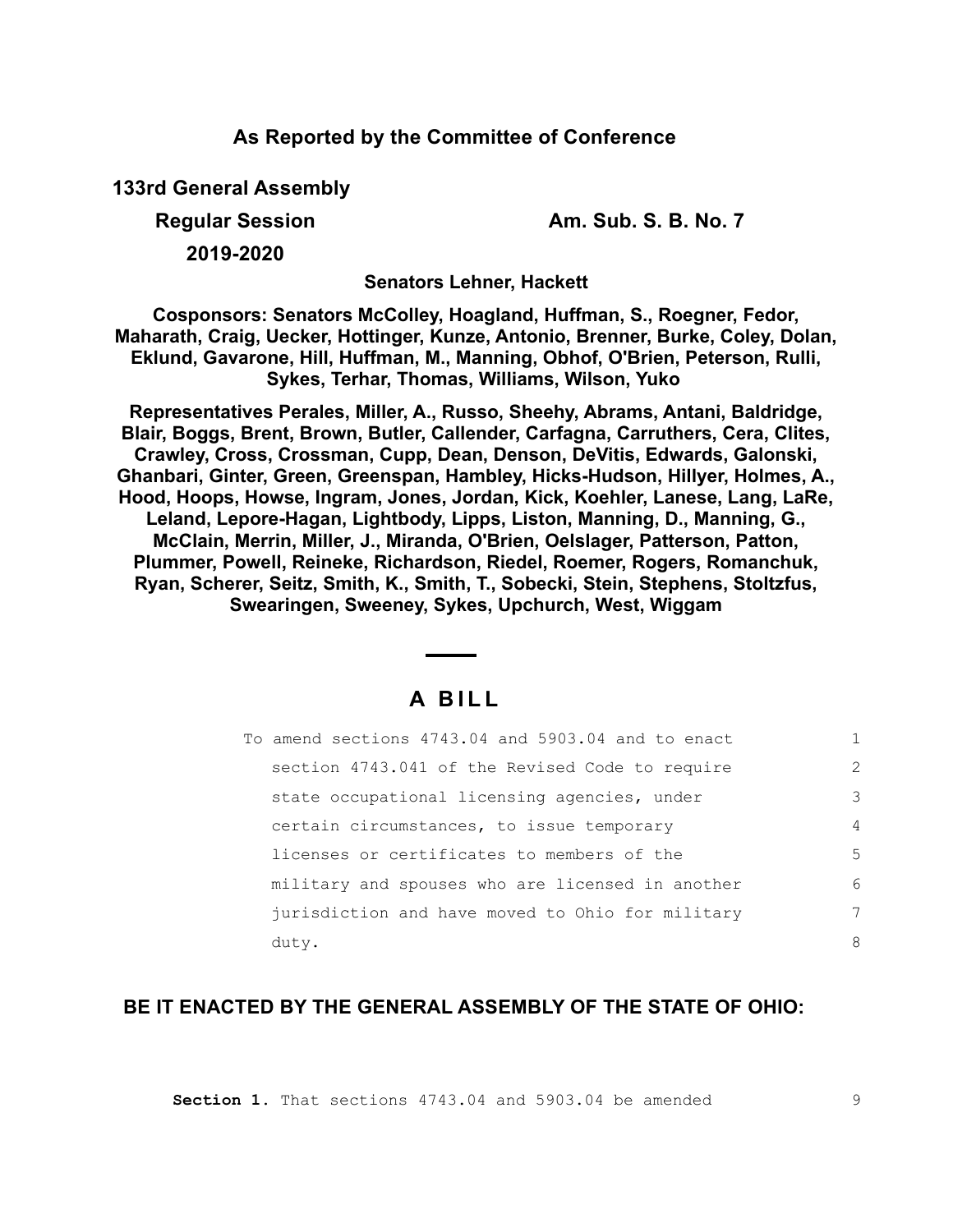#### **Am. Sub. S. B. No. 7 Page 2 As Reported by the Committee of Conference**

and section 4743.041 of the Revised Code be enacted to read as follows: **Sec. 4743.04.** (A) The renewal of a license or other authorization to practice a trade or profession issued under Title XLVII of the Revised Code is subject to the provisions of section 5903.10 of the Revised Code relating to service in the armed forces. (B) Continuing education requirements applicable to the licensees under Title XLVII of the Revised Code are subject to the provisions of section 5903.12 of the Revised Code relating to active duty military service. (C) A department, agency, or office  $ef$  this state or of any political subdivision of this state that issues a license or certificate to practice a trade or profession may, pursuant to rules adopted by the department, agency, or office, issue a 10 11 12 13 14 15 16 17 18 19 20 21 22 23 24

temporary license or certificate to practice the trade or profession to a person whose spouse is on active military duty in this state. 25 26 27 28

(D) A department, agency, or office of this state that issues a license or certificate to practice a trade or profession shall issue a temporary license or certificate to practice the trade or profession as provided in section 4743.041 of the Revised Code.

(E) The issuance of a license or other authorization to practice a trade or profession issued under Title XLVII of the Revised Code is subject to the provisions of section 5903.03 of the Revised Code relating to service in the armed forces.

**Sec. 4743.041.** (A) As used in this section:

"Active guard and reserve" has the meaning defined in 10

37

38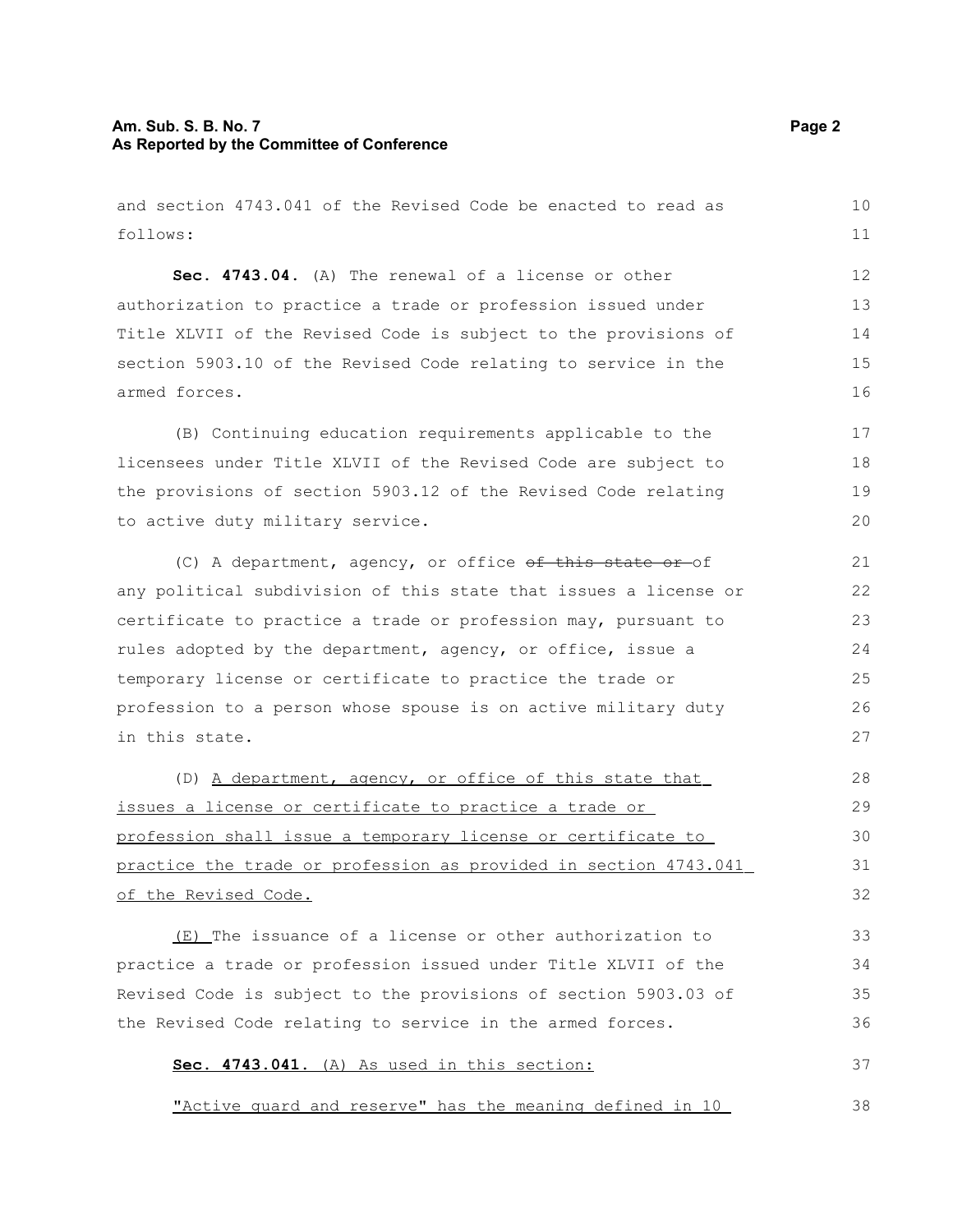### **Am. Sub. S. B. No. 7 Page 3 As Reported by the Committee of Conference**

| <u>U.S.C. 101.</u>                                              | 39 |
|-----------------------------------------------------------------|----|
| "Military duty" includes service in the uniformed services      | 40 |
| on active duty, in the active quard and reserve, and as a       | 41 |
| military technician dual status under 10 U.S.C. 10216.          | 42 |
| "Uniformed services" has the meaning defined in 10 U.S.C.       | 43 |
| 101.                                                            | 44 |
| (B) Pursuant to division (D) of section 4743.04 of the          | 45 |
| Revised Code, a department, agency, or office of this state     | 46 |
| shall issue a temporary license or certificate to practice a    | 47 |
| trade or profession to an individual, provided that all of the  | 48 |
| following qualifications are met:                               | 49 |
| (1) The individual holds a valid license or certificate to      | 50 |
| practice the trade or profession issued by any other state or   | 51 |
| jurisdiction;                                                   | 52 |
| (2) The individual is in good standing in the state or          | 53 |
| jurisdiction of licensure or certification;                     | 54 |
| (3) The individual presents adequate proof to the               | 55 |
| department, agency, or office of this state that the individual | 56 |
| or the individual's spouse is on military duty in this state;   | 57 |
| and                                                             | 58 |
| (4) The individual complies with sections 4776.01 to            | 59 |
| 4776.04 of the Revised Code if a department, agency, or office  | 60 |
| of this state requires an applicant under the law governing the | 61 |
| applicable trade or profession to submit to a criminal records  | 62 |
| check to receive a license or certificate.                      | 63 |
| (C) A department, agency, or office of this state may,          | 64 |
| under this section, issue a reqular license or certificate in   | 65 |
| lieu of issuing a temporary license or certificate, provided    | 66 |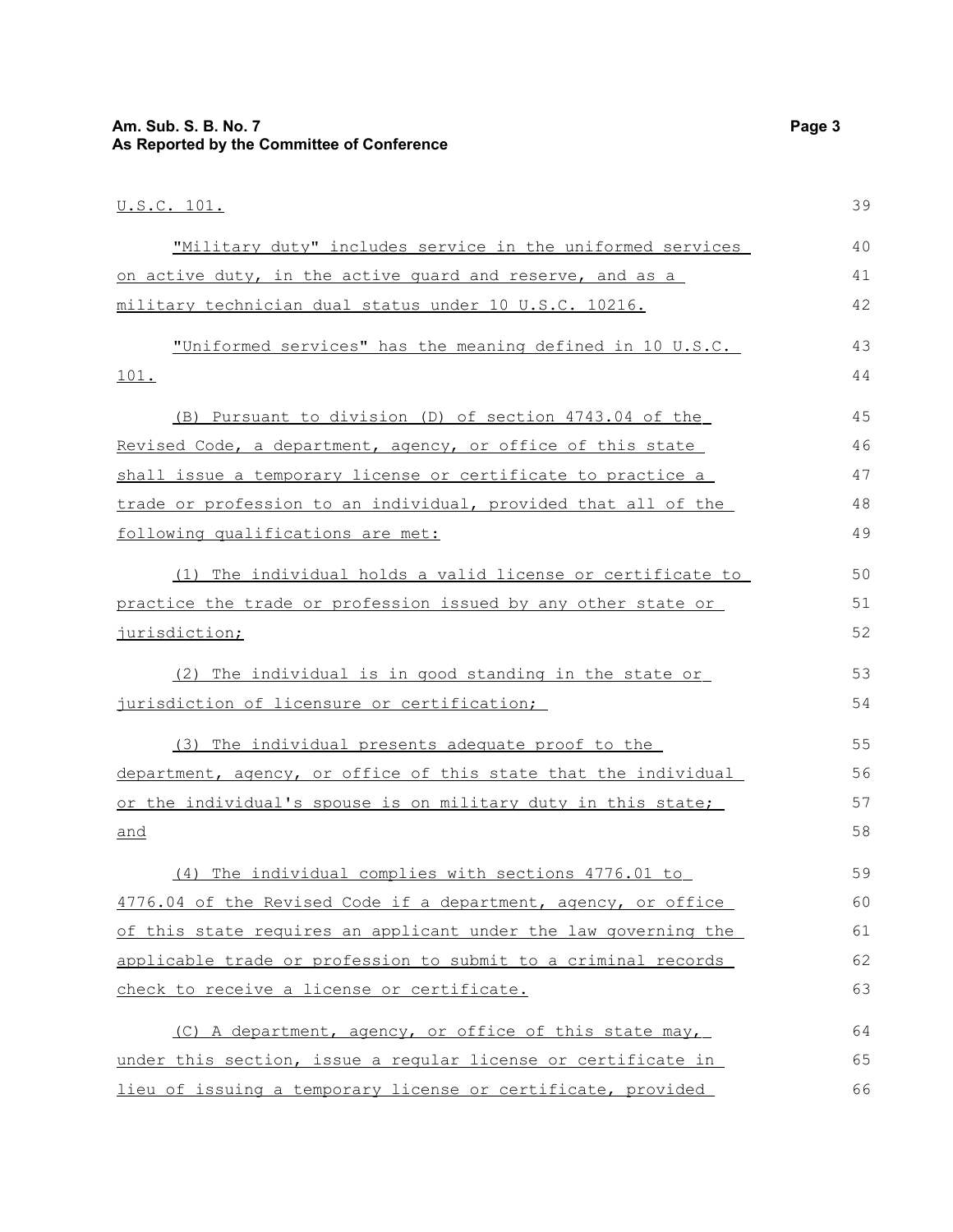#### **Am. Sub. S. B. No. 7 Page 4 As Reported by the Committee of Conference**

| that the applicant meets the requirements of this section, and      | 67 |
|---------------------------------------------------------------------|----|
| provided that the regular license is issued by the deadline         | 68 |
| specified in division (D) of this section.                          | 69 |
| (D) If the department, agency, or office of this state              | 70 |
| requires an individual under the law governing the applicable       | 71 |
| trade or profession to submit to a criminal records check to        | 72 |
| receive a license or certificate, and the individual applies for    | 73 |
| <u>a license or certificate under this section, the department,</u> | 74 |
| agency, or office of this state shall, within twenty-four hours     | 75 |
| after receiving the report under division (A) of section 4776.04    | 76 |
| of the Revised Code, notify the applicant that the department,      | 77 |
| agency, or office of this state has received the results of a       | 78 |
| criminal records check. A department, agency, or office of this     | 79 |
| state shall issue a temporary license or certificate or a           | 80 |
| regular license under this section, provided that the applicant     | 81 |
| meets the requirements of this section, within thirty days of       | 82 |
| having received an application, or, if the applicant is subject     | 83 |
| to a criminal records check, within fourteen days of having         | 84 |
| <u>received the results of a criminal records check. If the</u>     | 85 |
| department, agency, or office of this state finds that the          | 86 |
| individual is under investigation by the licensing agency of any    | 87 |
| other state or jurisdiction, the department, agency, or office      | 88 |
| of this state may postpone issuing the license or certificate       | 89 |
| until the investigation is complete and the licensing agency of     | 90 |
| the other state or jurisdiction confirms that the individual is     | 91 |
| in good standing. The department, agency, or office of this         | 92 |
| state shall verify the standing of the license or certificate       | 93 |
| issued by another state or jurisdiction when the temporary          | 94 |
| license is up for renewal. No temporary license shall be valid      | 95 |
| for a period of more than six years.                                | 96 |

(E) A department, agency, or office of this state shall,

97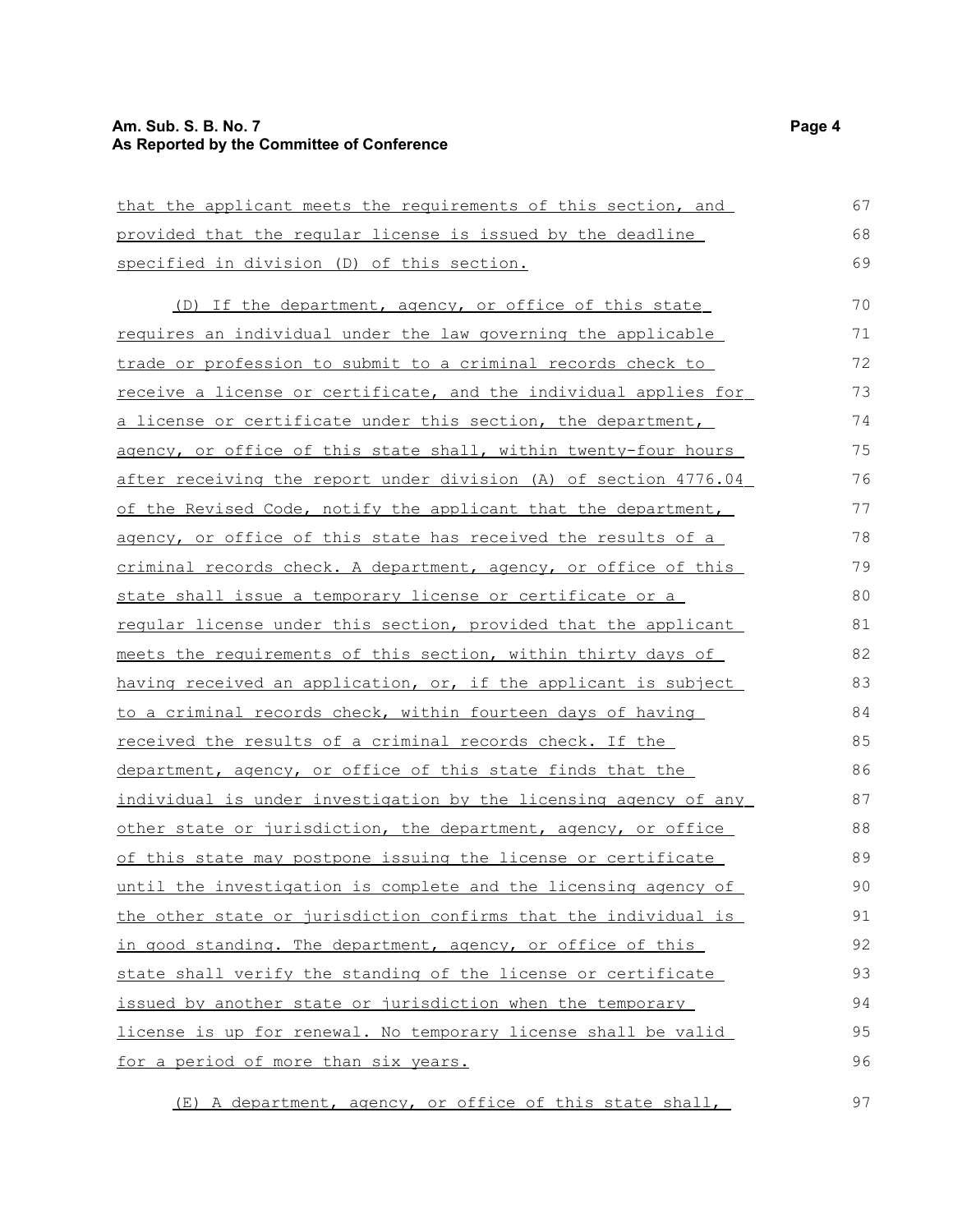#### **Am. Sub. S. B. No. 7 Page 5 As Reported by the Committee of Conference**

| in accordance with Chapter 119. of the Revised Code, deny an     | 98  |
|------------------------------------------------------------------|-----|
|                                                                  |     |
| individual a temporary license or certificate issued under this  | 99  |
| section or revoke an individual's temporary license or           | 100 |
| certificate issued under this section if any of the following    | 101 |
| circumstances occur:                                             | 102 |
| (1) The individual's license or certificate issued by            | 103 |
| another state or jurisdiction expires or is revoked, or the      | 104 |
| individual is not in good standing;                              | 105 |
| (2) With respect to an individual who was eligible for a         | 106 |
| temporary license under this section as the spouse of an         | 107 |
| individual on military duty, six months have elapsed since the   | 108 |
| divorce, dissolution, or annulment of the marriage;              | 109 |
| (3) The individual is disqualified from obtaining a              | 110 |
| license in the trade or profession because of a conviction,      | 111 |
| judicial finding of quilt, or plea of quilty to a disqualifying  | 112 |
| criminal offense specified on the list the department, agency,   | 113 |
| or office of this state makes available pursuant to division (C) | 114 |
| of section 9.78 of the Revised Code.                             | 115 |
| (F) An individual with a temporary license or certificate        | 116 |
| or a regular license issued under this section may practice the  | 117 |
| trade or profession in this state only within the scope and      | 118 |
| practice that is permitted under Ohio law and that does not      | 119 |
| exceed the individual's training.                                | 120 |
| (G) Notwithstanding any other provision of the Revised           | 121 |
| Code, a department, agency, or office of this state shall waive  | 122 |
| all fees associated with the issuance of a temporary license or  | 123 |
| certificate issued under this section.                           | 124 |
| (H) Each department, agency, or office of this state that        | 125 |
| issues a license or certificate to practice a trade or           | 126 |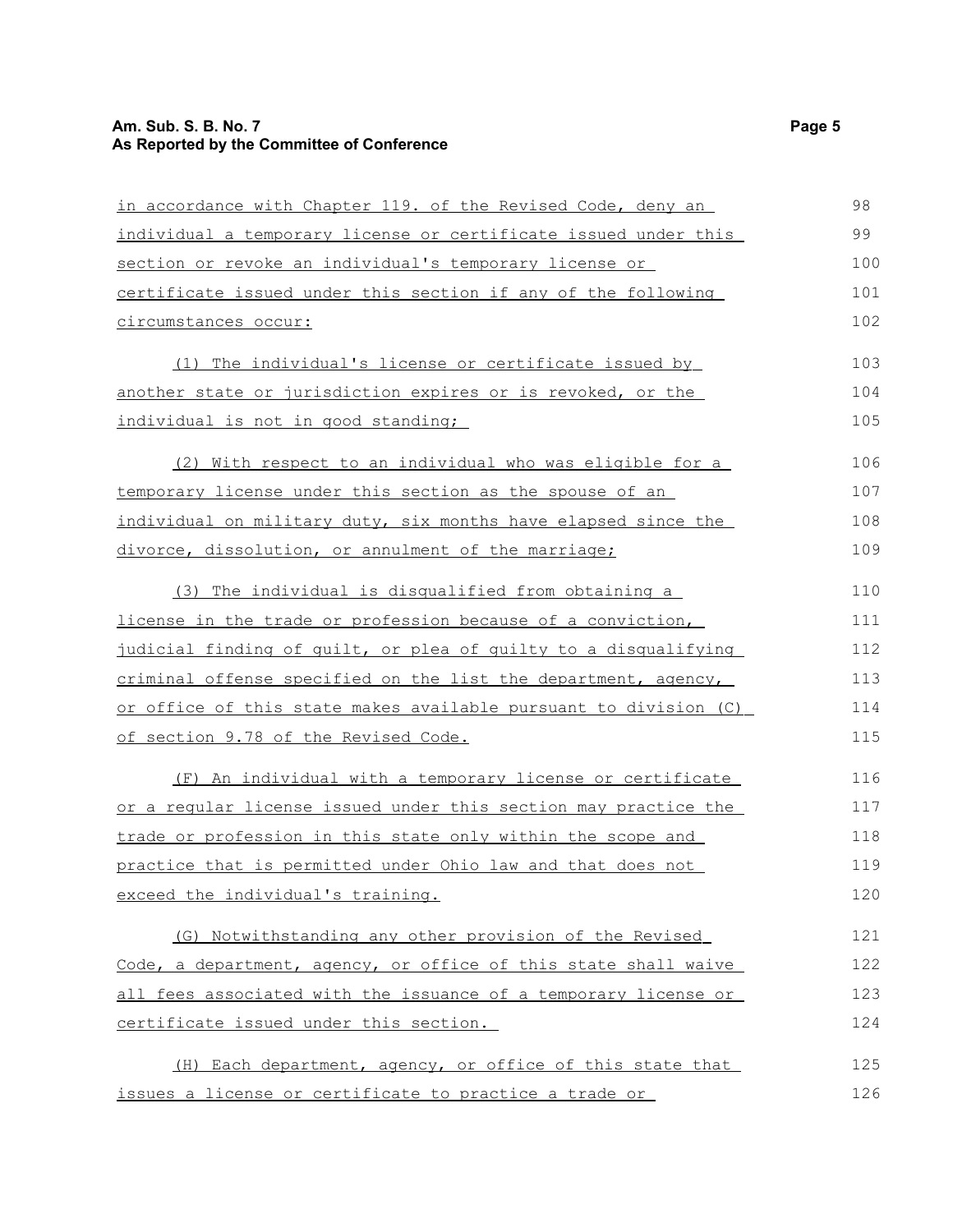#### **Am. Sub. S. B. No. 7 Page 6 As Reported by the Committee of Conference**

| profession shall adopt rules under Chapter 119. of the Revised   |     |  |
|------------------------------------------------------------------|-----|--|
| Code as necessary to implement this section.                     | 128 |  |
| (I) Each department, agency, or office of this state that        | 129 |  |
| issues a license or certificate to practice a trade or           | 130 |  |
| profession, shall, upon the conclusion of the state fiscal year, | 131 |  |
| prepare a report on the number and type of temporary licenses or | 132 |  |
| certificates that were issued during the fiscal year under this  | 133 |  |
| section. The report shall be provided to the director of         | 134 |  |
| veterans services not later than thirty days after the end of    | 135 |  |
| the fiscal year. The director shall compile the reports and make | 136 |  |
| them available to the public.                                    | 137 |  |
| (J) A license or certificate issued under this section           | 138 |  |
| shall be considered a license issued under the laws regulating   | 139 |  |
| the practice of the applicable occupation or profession in this  | 140 |  |
| state. Provisions of law applicable to a license issued to an    | 141 |  |
| applicant who does not obtain a license under this section apply | 142 |  |
| in the same manner to licenses issued under this section.        | 143 |  |
| Sec. 5903.04. Each licensing agency shall adopt rules            | 144 |  |
| under Chapter 119. of the Revised Code to establish and          | 145 |  |
| implement all of the following:                                  | 146 |  |
| (A) A process to obtain from each applicant documentation        | 147 |  |
| and additional information necessary to determine if the         | 148 |  |
| applicant is a service member or veteran, or the spouse or       | 149 |  |
| surviving spouse of a service member or veteran;                 | 150 |  |
| (B) A process to record, track, and monitor applications         | 151 |  |
| that have been received from a service member, veteran, or the   | 152 |  |
| spouse or surviving spouse of a service member or veteran; and   | 153 |  |
| (C) A process to prioritize and expedite certification or        | 154 |  |
| licensing for each applicant who is a service member, veteran,   | 155 |  |